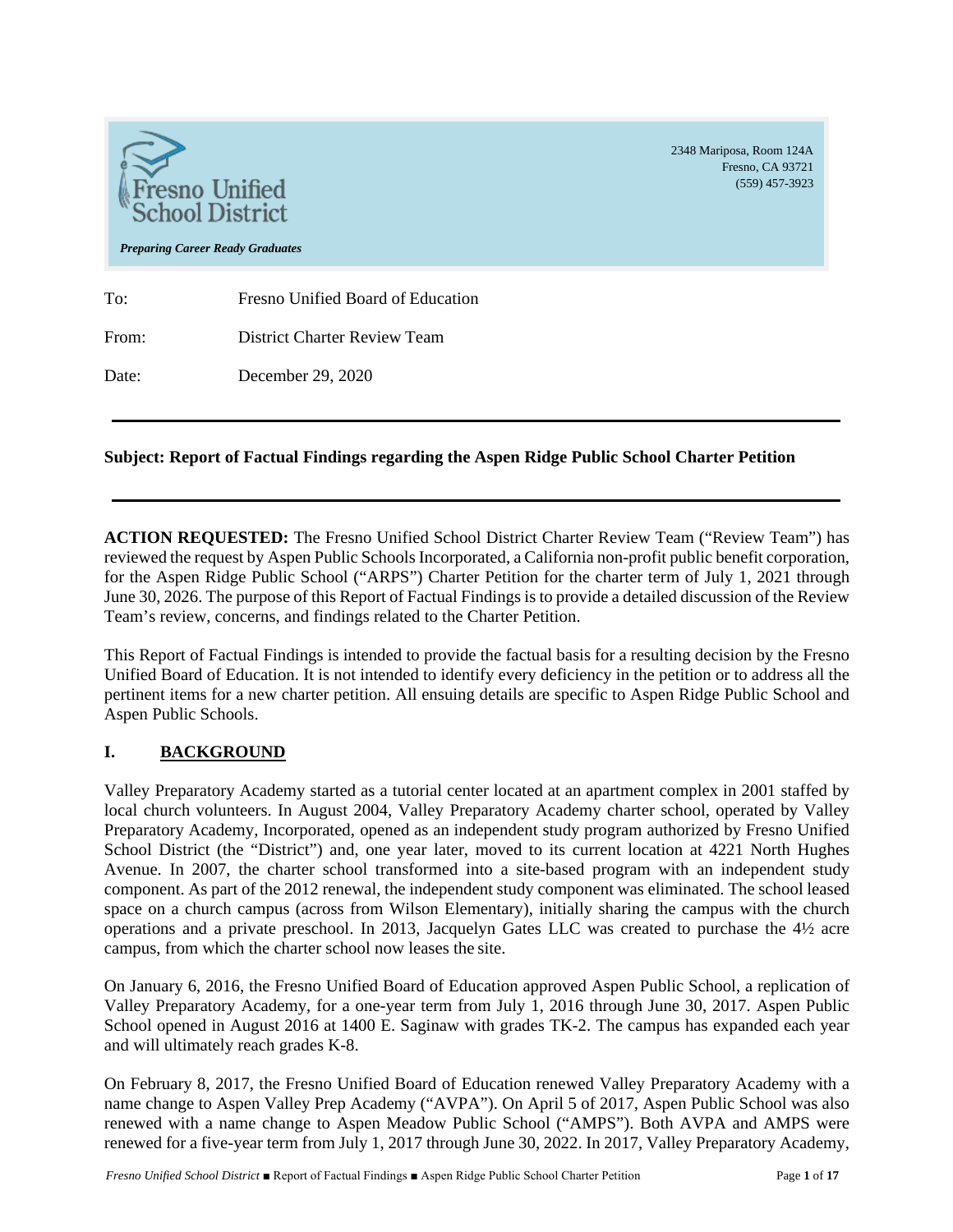Incorporated, operator of both AVPA and AMPS, changed the name of the non-profit corporation to Aspen Public Schools Incorporated. AVPA and AMPS collectively serve over 650 students in grades TK-8.

Last year, on September 19, 2019, Aspen Public Schools Incorporated submitted a petition to the District for a material revision to AVPA's educational program to include a Middle College High School Program for grades 9-12 and to expand to an additional school site. However, as the program was essentially a new charter petition for a high school, not a material revision to AVPA's charter petition, Aspen Public Schools Incorporated agreed to submit a new charter petition. The Aspen Ridge High School charter petition was delivered to the District on November 4, 2019 and the public hearing was held on December 11, 2019. Following the public hearing, the District Charter Review Team recommended approval of the charter petition for a two-year term from July 1, 2020 to June 30, 2022 provided numerous cited revisions were made to the charter petition to ensure the charter would be consistent with sound educational practices. On December 18, 2019, the Board's vote resulted in a non-decision. The Board voted again on January 15, 2020 and denied the Aspen Ridge High School charter petition. Aspen Public Schools Incorporated appealed the denial to the Fresno County Board of Education. The Fresno County Board of Education held a public hearing regarding the Aspen Ridge High School charter appeal on February 20, 2020. At its meeting on March 19, 2020, the Fresno County Board of Education was scheduled to consider adoption of findings and denial of the Aspen Ridge High School charter petition appeal. However, before the meeting on March 19th, Aspen Public Schools Incorporated withdrew the charter petition appeal from consideration.

## **II. ASPEN RIDGE PUBLIC SCHOOL**

The District received the Aspen Ridge Public School Charter Petition on September 21, 2020. Upon review of the petition by the Review Team, it was determined that the petition contained a number of deficiencies that needed to be addressed by Aspen Public Schools Incorporated. As a result of these deficiencies and the revisions requested by the Review Team, it was agreed that Aspen Public Schools Incorporated would revise the petition and the parties would agree to a 30-day extension for the decision on whether to grant or deny the petition.

The petition states that ARPS will serve students in grades 7 through 12 starting in August of the 2021‐22 school year. ARPS intends to begin the 2021-22 school year with 50 students in grade 7, 50 students in grade 8 and 100 students in grade 9; for a total of 200 students. Thereafter, ARPS plans to add a grade level each year. At full capacity in school year 2025-26, ARPS will seek to serve 500 students in grades 7-12. The following is the proposed enrollment with grade level expansion for ARPS for the requested 5-year charter petition term:

|            | 2021-22          | 2022-23        | 2023-24 | 2024-25 | 2025-26 |
|------------|------------------|----------------|---------|---------|---------|
| 7th Grade  | 50               | 50             | 50      | 50      | 50      |
| 8th Grade  | 50               | 50             | 50      | 50      | 50      |
| 9th Grade  | 100              | 100            | 100     | 100     | 100     |
| 10th Grade | $\mathbf{0}$     | 100            | 100     | 100     | 100     |
| 11th Grade | $\boldsymbol{0}$ | $\overline{0}$ | 100     | 100     | 100     |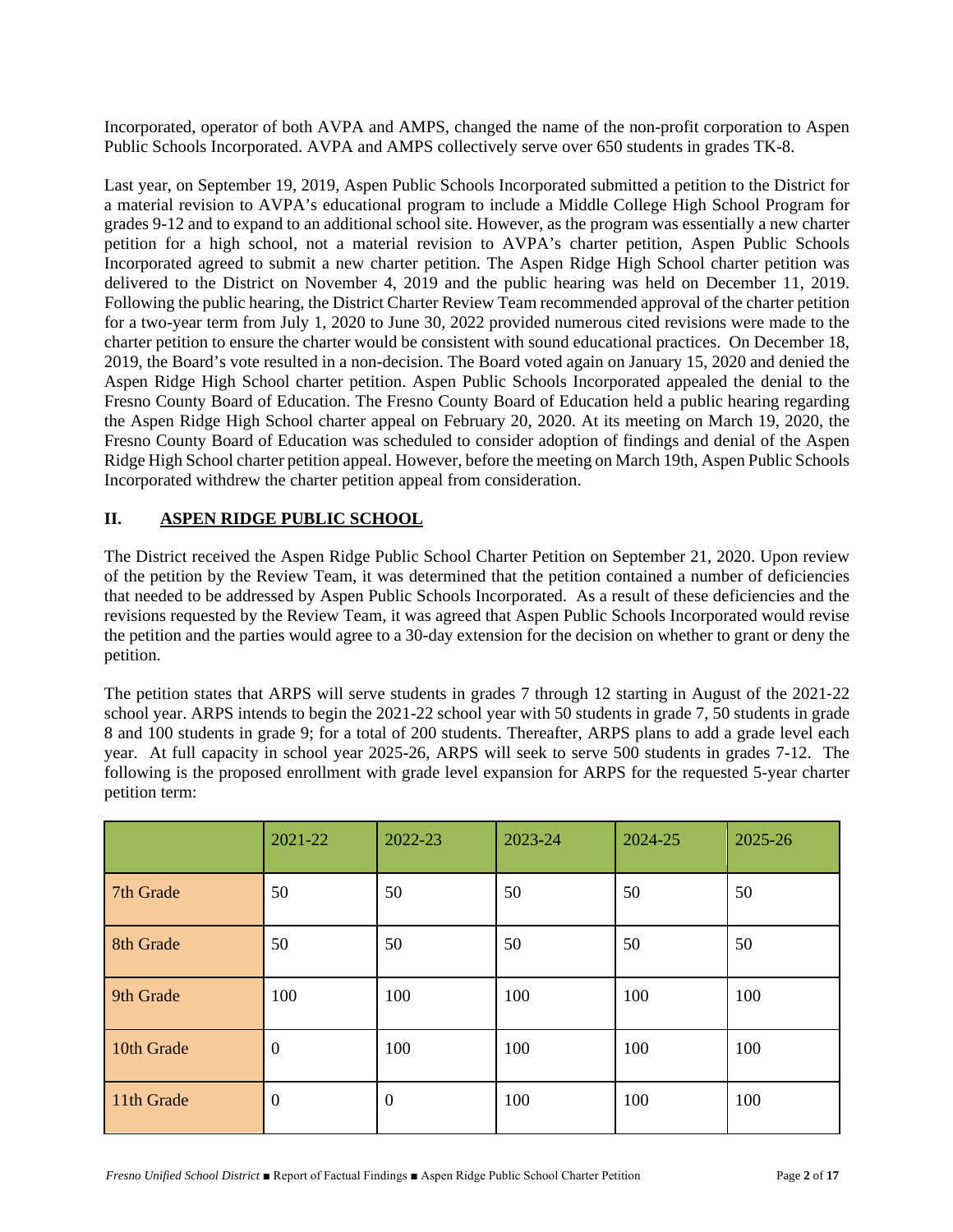| 12th Grade |     |     |     | 100 | 100 |
|------------|-----|-----|-----|-----|-----|
| Totals     | 200 | 300 | 400 | 500 | 500 |

ARPS plans to offer site-based academic instruction utilizing the web-based Summit Learning Platform. All students meeting eligibility requirements will also have the opportunity for dual enrollment in courses through Fresno City College. The charter school's mission is to transform the community by developing exceptional leaders. The target population is students who are most underserved: socio-economically disadvantaged (including those in extreme poverty), recent immigrants, English Learners, foster youth, and children who are homeless or experiencing housing instability. The charter school will target "at-promise" students in Central Fresno and children participating in the Rescue the Children (RTC) program.

The petition states ARPS will be located in the Sequoia Building and the Ahwahnee Building at the Sierra Hospital Complex, located at 2025 E. Dakota Avenue, Fresno, California 93726 and 3821 N. Clark Street, Fresno, CA 93726. A proposed Facilities Lease between Aspen Public Schools Incorporated and Fresno Rescue Mission, the owner of the Sierra Hospital Complex, is included with the petition in Appendix P.

# **III. CHARTER PETITION PROCEDURE**

The procedure for receiving and considering a charter petition is set forth in Education Code section 47605(b), which states the following:

*No later than 60 days after receiving a petition, in accordance with subdivision (a), the governing board of the school district shall hold a public hearing on the provisions of the charter, at which time the governing board of the school district shall consider the level of support for the petition by teachers employed by the school district, other employees of the school district, and parents. Following review of the petition and the public hearing, the governing board of the school district shall either grant or deny the charter within 90 days of receipt of the petition, provided, however, that the date may be extended by an additional 30 days if both parties agree to the extension. A petition is deemed received by the governing board of the school district for purposes of commencing the timelines described in this subdivision on the day the petitioner submits a petition to the district office, along with a signed certification that the petitioner deems the petition to be complete. The governing board of the school district shall publish all staff recommendations, including the recommended findings and, if applicable, the certification from the county superintendent of schools prepared pursuant to paragraph (8) of subdivision (c), regarding the petition at least 15 days before the public hearing at which the governing board of the school district will either grant or deny the charter. At the public hearing at which the governing board of the school district will either grant or deny the charter, petitioners shall have equivalent time and procedures to present evidence and testimony to respond to the staff recommendations and findings.*

### **IV. CHARTER PETITION CRITERIA**

Education Code section 47605(c) sets forth the criteria for reviewing a charter petition as follows:

*In reviewing petitions for the establishment of charter schools pursuant to this section, the chartering authority shall be guided by the intent of the Legislature that charter schools are and should become an integral part of the California educational system and that the establishment of charter schools should be encouraged. The governing board of the school district shall grant a charter for the operation of a school under this part if it is satisfied that*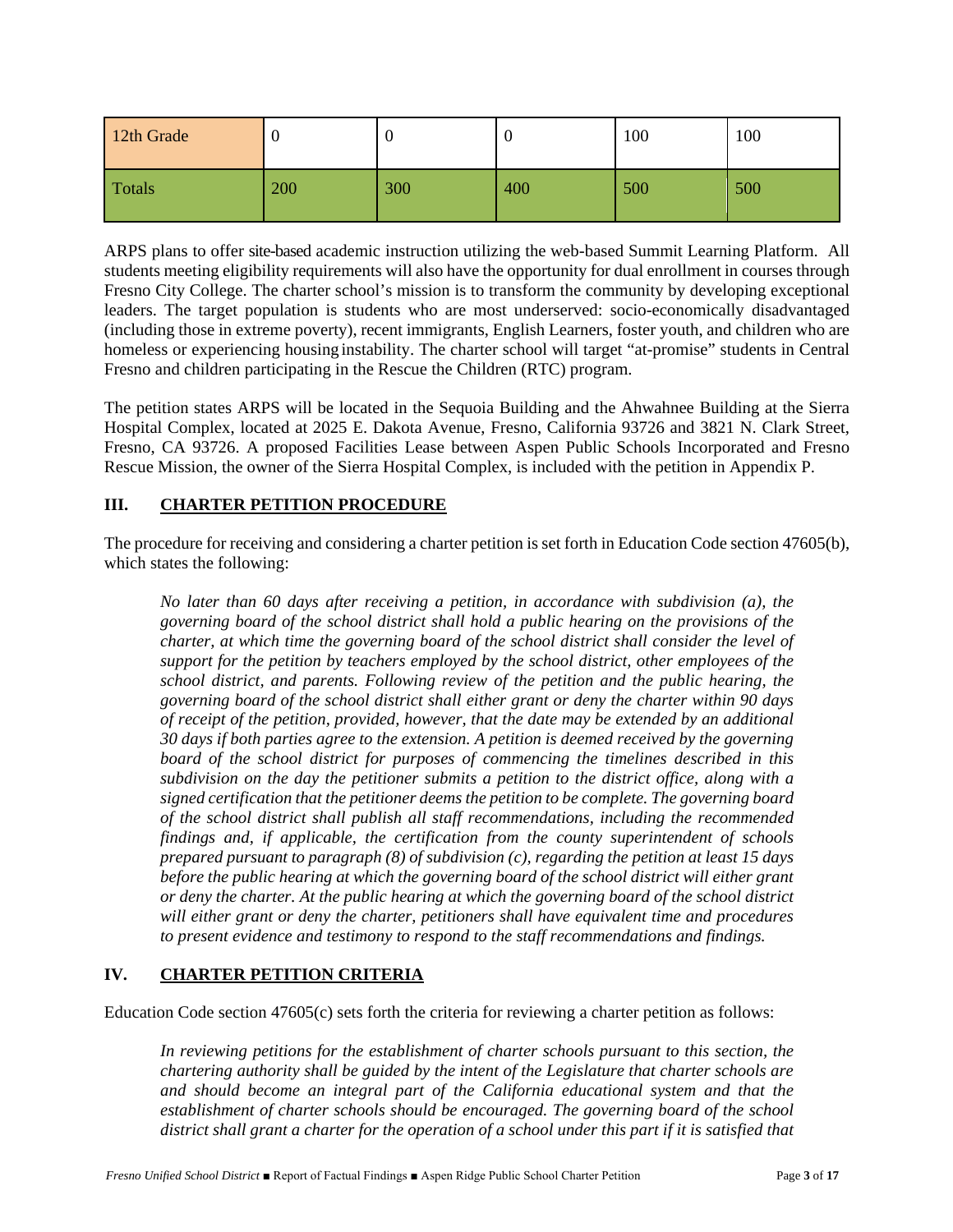*granting the charter is consistent with sound educational practice and with the interests of the community in which the school is proposing to locate. The governing board of the school district shall consider the academic needs of the pupils the school proposes to serve. The governing board of the school district shall not deny a petition for the establishment of a charter school unless it makes written factual findings, specific to the particular petition, setting forth specific facts to support one or more of the following findings:*

*(1) The charter school presents an unsound educational program for the pupils to be enrolled in the charter school.*

*(2) The petitioners are demonstrably unlikely to successfully implement the program set forth in the petition.*

*(3) The petition does not contain the number of signatures required by subdivision (a).*

*(4) The petition does not contain an affirmation of each of the conditions described in subdivision (e).*

*(5) The petition does not contain reasonably comprehensive descriptions of all of the following:*

*(A)(i) The educational program of the charter school, designed, among other things, to identify those whom the charter school is attempting to educate, what it means to be an "educated person" in the 21st century, and how learning best occurs. The goals identified in that program shall include the objective of enabling pupils to become self-motivated, competent, and lifelong learners.*

*(ii) The annual goals for the charter school for all pupils and for each subgroup of pupils identified pursuant to Section 52052, to be achieved in the state priorities, as described in subdivision (d) of Section 52060, that apply for the grade levels served, and specific annual actions to achieve those goals. A charter petition may identify additional school priorities, the goals for the school priorities, and the specific annual actions to achieve those goals.*

*(iii) If the proposed charter school will serve high school pupils, the manner in which the charter school will inform parents about the transferability of courses to other public high schools and the eligibility of courses to meet college entrance requirements. Courses offered by the charter school that are accredited by the Western Association of Schools and Colleges may be considered transferable and courses approved by the University of California or the California State University as creditable under the "A to G" admissions criteria may be considered to meet college entrance requirements.*

*(B) The measurable pupil outcomes identified for use by the charter school. "Pupil outcomes," for purposes of this part, means the extent to which all pupils of the charter school demonstrate that they have attained the skills, knowledge, and attitudes specified as goals in the charter school's educational program. Pupil outcomes shall include outcomes that address increases in pupil academic achievement both schoolwide and for all pupil subgroups served by the charter school, as that term is defined in subdivision (a) of Section 52052. The pupil outcomes shall align with the state priorities, as described in subdivision (d) of Section 52060, that apply for the grade levels served by the charter school.*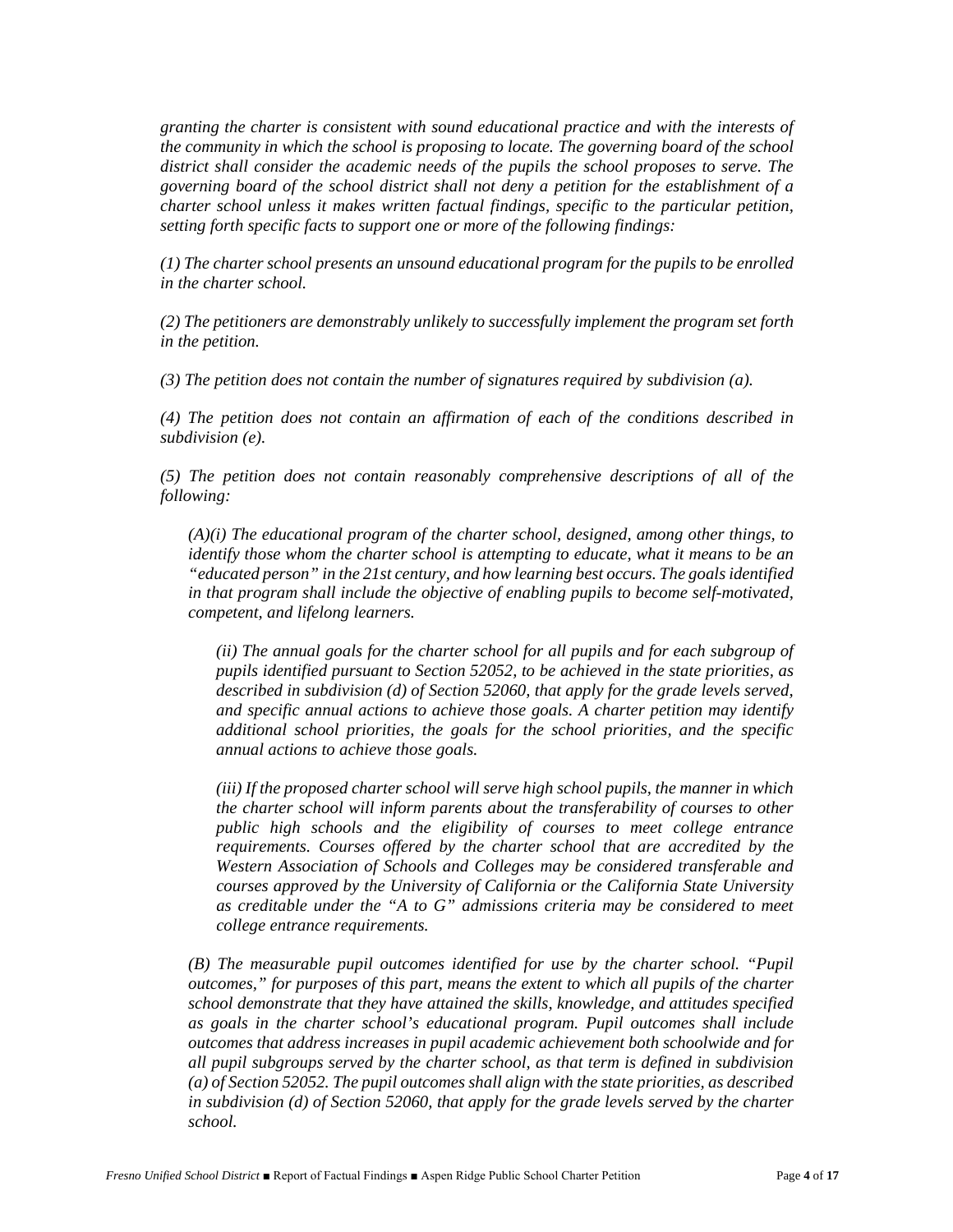*(C) The method by which pupil progress in meeting those pupil outcomes is to be measured. To the extent practicable, the method for measuring pupil outcomes for state priorities shall be consistent with the way information is reported on a school accountability report card.*

*(D) The governance structure of the charter school, including, but not limited to, the process to be followed by the charter school to ensure parental involvement.*

*(E) The qualifications to be met by individuals to be employed by the charter school.*

*(F) The procedures that the charter school will follow to ensure the health and safety of pupils and staff. These procedures shall require all of the following:*

*(i) That each employee of the charter school furnish the charter school with a criminal record summary as described in Section 44237.*

*(ii) The development of a school safety plan, which shall include the safety topics listed in subparagraphs (A) to (J), inclusive, of paragraph (2) of subdivision (a) of Section 32282.*

*(iii) That the school safety plan be reviewed and updated by March 1 of every year by the charter school.*

*(G) The means by which the charter school will achieve a balance of racial and ethnic pupils, special education pupils, and English learner pupils, including redesignated fluent English proficient pupils, as defined by the evaluation rubrics in Section 52064.5, that is reflective of the general population residing within the territorial jurisdiction of the school district to which the charter petition is submitted. Upon renewal, for a charter school not deemed to be a local educational agency for purposes of special education pursuant to Section 47641, the chartering authority may consider the effect of school placements made by the chartering authority in providing a free and appropriate public education as required by the federal Individuals with Disabilities Education Act (Public Law 101-476),1 on the balance of pupils with disabilities at the charter school.*

*(H) Admission policies and procedures, consistent with subdivision (e).*

*(I) The manner in which annual, independent financial audits shall be conducted, which shall employ generally accepted accounting principles, and the manner in which audit exceptions and deficiencies shall be resolved to the satisfaction of the chartering authority.*

*(J) The procedures by which pupils can be suspended or expelled from the charter school for disciplinary reasons or otherwise involuntarily removed from the charter school for any reason. These procedures, at a minimum, shall include an explanation of how the charter school will comply with federal and state constitutional procedural and substantive due process requirements that is consistent with all of the following:*

*(i) For suspensions of fewer than 10 days, provide oral or written notice of the charges against the pupil and, if the pupil denies the charges, an explanation of the evidence that supports the charges and an opportunity for the pupil to present the pupil's side of the story.*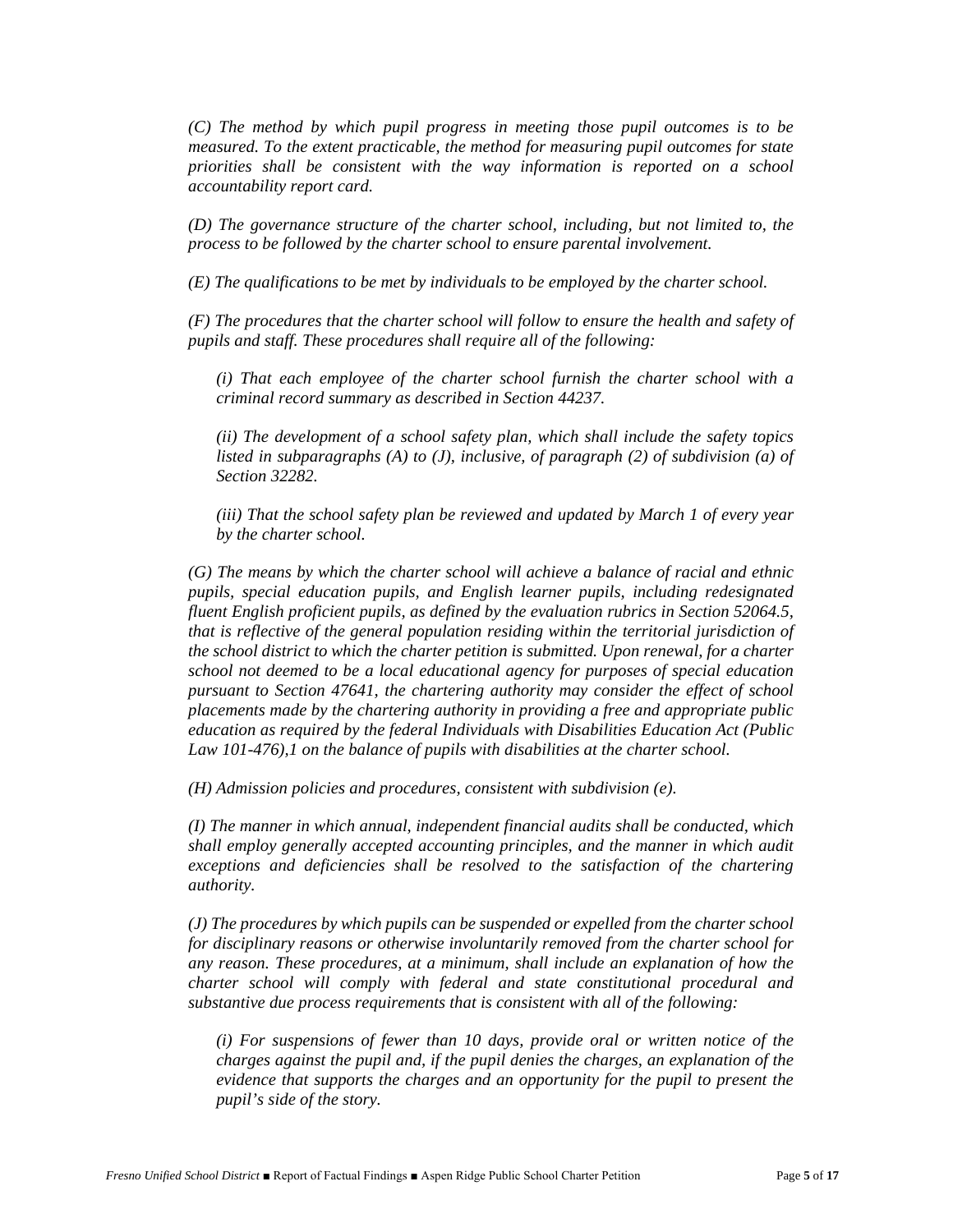*(ii) For suspensions of 10 days or more and all other expulsions for disciplinary reasons, both of the following:*

*(I) Provide timely, written notice of the charges against the pupil and an explanation of the pupil's basic rights.*

*(II) Provide a hearing adjudicated by a neutral officer within a reasonable number of days at which the pupil has a fair opportunity to present testimony, evidence, and witnesses and confront and cross-examine adverse witnesses, and at which the pupil has the right to bring legal counsel or an advocate.*

*(iii) Contain a clear statement that no pupil shall be involuntarily removed by the charter school for any reason unless the parent or guardian of the pupil has been provided written notice of intent to remove the pupil no less than five schooldays before the effective date of the action. The written notice shall be in the native language of the pupil or the pupil's parent or guardian or, if the pupil is a foster child or youth or a homeless child or youth, the pupil's educational rights holder, and shall inform the pupil, the pupil's parent or guardian, or the pupil's educational rights holder of the right to initiate the procedures specified in clause (ii) before the effective date of the action. If the pupil's parent, guardian, or educational rights holder initiates the procedures specified in clause (ii), the pupil shall remain enrolled and shall not be removed until the charter school issues a final decision. For purposes of this clause, "involuntarily removed" includes disenrolled, dismissed, transferred, or terminated, but does not include suspensions specified in clauses (i) and (ii).*

*(K) The manner by which staff members of the charter schools will be covered by the State Teachers' Retirement System, the Public Employees' Retirement System, or federal social security.*

*(L) The public school attendance alternatives for pupils residing within the school district who choose not to attend charter schools.*

*(M) The rights of an employee of the school district upon leaving the employment of the school district to work in a charter school, and of any rights of return to the school district after employment at a charter school.*

*(N) The procedures to be followed by the charter school and the chartering authority to resolve disputes relating to provisions of the charter.*

*(O) The procedures to be used if the charter school closes. The procedures shall ensure a final audit of the charter school to determine the disposition of all assets and liabilities of the charter school, including plans for disposing of any net assets and for the maintenance and transfer of pupil records.*

*(6) The petition does not contain a declaration of whether or not the charter school shall be deemed the exclusive public employer of the employees of the charter school for purposes of Chapter 10.7 (commencing with Section 3540) of Division 4 of Title 1 of the Government Code.*

*(7) The charter school is demonstrably unlikely to serve the interests of the entire community in which the school is proposing to locate. Analysis of this finding shall include consideration of the fiscal impact of the proposed charter school. A written factual finding under this*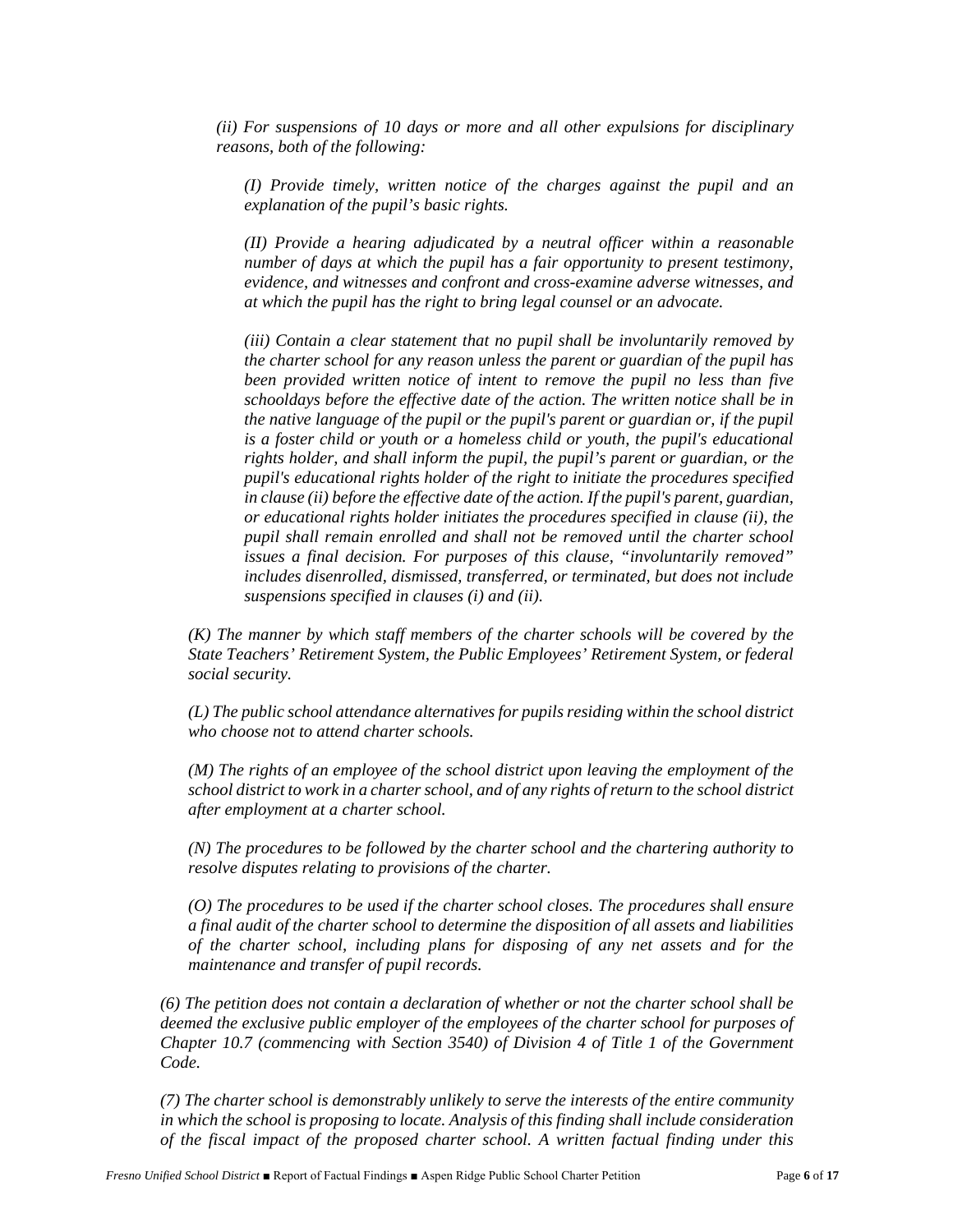*paragraph shall detail specific facts and circumstances that analyze and consider the following factors:*

*(A) The extent to which the proposed charter school would substantially undermine existing services, academic offerings, or programmatic offerings.*

*(B) Whether the proposed charter school would duplicate a program currently offered within the school district and the existing program has sufficient capacity for the pupils proposed to be served within reasonable proximity to where the charter school intends to locate.*

*(8) The school district is not positioned to absorb the fiscal impact of the proposed charter school. A school district satisfies this paragraph if it has a qualified interim certification pursuant to Section 42131 and the county superintendent of schools, in consultation with the County Office Fiscal Crisis and Management Assistance Team, certifies that approving the charter school would result in the school district having a negative interim certification pursuant to Section 42131, has a negative interim certification pursuant to Section 42131, or is under state receivership. Charter schools proposed in a school district satisfying one of these conditions shall be subject to a rebuttable presumption of denial.*

#### **V. REVIEW TEAM ANALYSIS OF PETITION REQUIRED ELEMENTS**

A summary of the Review Team's analysis related to the criteria set forth in Education Code section 47605 is provided in the following table.

|    | <b>Criteria</b>                                                                                                                                                                    | <b>Review Team Comments</b>                                                                                                                                         |     | <b>Meets Criteria</b> |
|----|------------------------------------------------------------------------------------------------------------------------------------------------------------------------------------|---------------------------------------------------------------------------------------------------------------------------------------------------------------------|-----|-----------------------|
|    |                                                                                                                                                                                    |                                                                                                                                                                     | Yes | N <sub>0</sub>        |
| 1. | The petition presents a sound<br>educational program for the pupils<br>to be enrolled in the charter school.<br>Education Code § $47605(c)(1)$                                     | As supported by evidence from the<br>petition, the petition contains an adequate<br>description of a sound educational<br>program.                                  | ✓   |                       |
| 2. | The petition contains evidence the<br>petitioners are demonstrably likely<br>to successfully implement the<br>program set forth in the petition.<br>Education Code § $47605(c)(2)$ | As supported by evidence from the<br>petition, the petitioners appear<br>demonstrably likely to successfully<br>implement the program set forth in the<br>petition. |     |                       |
| 3. | The petition contains the number of<br>required signatures.<br>Education Code § $47605(c)(3)$                                                                                      | The petition contains the signatures of 7<br>credentialed teachers meaningfully<br>interested in teaching at ARPS in<br>Appendix A.                                 |     |                       |
| 4. | The petition contains an<br>affirmation of each of the described<br>conditions.<br>Education Code § $47605(c)(4)$                                                                  | The petition contains the required<br>affirmations in the Affirmations and<br>Declarations section of the petition on<br>pages 2-5.                                 |     |                       |
| 5. | The petition contains reasonably<br>comprehensive descriptions of the<br>following required elements.                                                                              | As supported by evidence from the<br>petition, the petition contains descriptions<br>of the required elements.                                                      | ✓   |                       |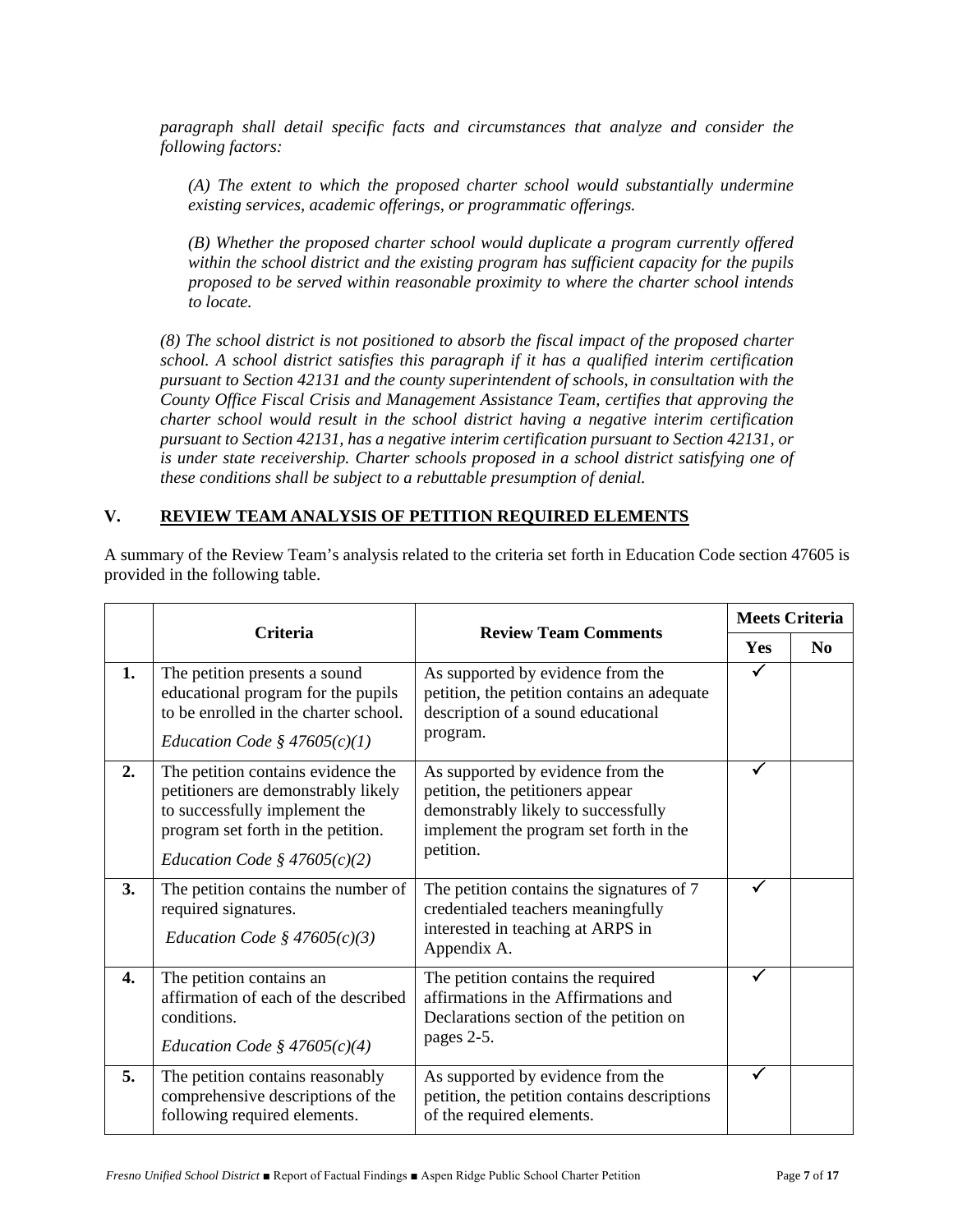|                 | Education Code § $47605(c)(5)$                                                                                                                                                                                                                                                                                                                                                                                                                                                                                                                                                                                                                                                                                                                                                                                                                                                                                                                                                                                                                                                                                                                                                                                                                                                                                                                                                                                                                                                                                                                                                                                                                                                                                 |                                                                                                                                                                                                                                                                                                                                                                                                                                                                                                                                                                                                                                                                                                                                                                                                                                                                                                                                                                                      |  |
|-----------------|----------------------------------------------------------------------------------------------------------------------------------------------------------------------------------------------------------------------------------------------------------------------------------------------------------------------------------------------------------------------------------------------------------------------------------------------------------------------------------------------------------------------------------------------------------------------------------------------------------------------------------------------------------------------------------------------------------------------------------------------------------------------------------------------------------------------------------------------------------------------------------------------------------------------------------------------------------------------------------------------------------------------------------------------------------------------------------------------------------------------------------------------------------------------------------------------------------------------------------------------------------------------------------------------------------------------------------------------------------------------------------------------------------------------------------------------------------------------------------------------------------------------------------------------------------------------------------------------------------------------------------------------------------------------------------------------------------------|--------------------------------------------------------------------------------------------------------------------------------------------------------------------------------------------------------------------------------------------------------------------------------------------------------------------------------------------------------------------------------------------------------------------------------------------------------------------------------------------------------------------------------------------------------------------------------------------------------------------------------------------------------------------------------------------------------------------------------------------------------------------------------------------------------------------------------------------------------------------------------------------------------------------------------------------------------------------------------------|--|
| A.<br><b>B.</b> | The educational program of the<br>charter school, designed, among<br>other things, to identify those<br>whom the charter school is<br>attempting to educate, what it<br>means to be an "educated person"<br>in the 21st century, and how<br>learning best occurs. The goals<br>identified in that program shall<br>include the objective of enabling<br>pupils to become self-motivated,<br>competent, and lifelong learners.<br>The annual goals for the charter<br>school for all pupils and for each<br>subgroup of pupils identified<br>pursuant to Section 52052, to be<br>achieved in the state priorities, as<br>described in subdivision (d) of<br>Section 52060, that apply for the<br>grade levels served, and specific<br>annual actions to achieve those<br>goals. A charter petition may<br>identify additional school priorities,<br>the goals for the school priorities,<br>and the specific annual actions to<br>achieve those goals.<br>If the proposed charter school will<br>serve high school pupils, the<br>manner in which the charter school<br>will inform parents about the<br>transferability of courses to other<br>public high schools and the<br>eligibility of courses to meet<br>college entrance requirements.<br>Courses offered by the charter<br>school that are accredited by the<br><b>Western Association of Schools</b><br>and Colleges may be considered<br>transferable and courses approved<br>by the University of California or<br>the California State University as<br>creditable under the "A to G"<br>admissions criteria may be<br>considered to meet college entrance<br>requirements.<br>Education Code § $47605(c)(5)(A)$<br>The measurable pupil outcomes | Based on a thorough review, the<br>educational program on pages 27-74 likely<br>meets the requirements of the applicable<br>Education Code subsection.<br>The Review Team still has concerns<br>related to how the educational program<br>will work and further clarity is needed<br>regarding which aspects of the educational<br>program will be classroom-based, dual<br>enrollment and Summit Learning<br>platform. Confirmation is also needed that<br>ARPS will not have an independent study<br>program as part of its educational<br>program.<br>Through the District's oversight of ARPS,<br>the Review Team will need to ensure the<br>educational program is implemented as<br>outlined in the petition and address any<br>deficiencies directly with ARPS. Specific<br>information about the students who will<br>access the dual enrollment program will<br>also need to be provided by ARPS as part<br>of the District's oversight.<br>Based on a thorough review, the |  |
|                 | identified for use by the charter<br>school. "Pupil outcomes," for                                                                                                                                                                                                                                                                                                                                                                                                                                                                                                                                                                                                                                                                                                                                                                                                                                                                                                                                                                                                                                                                                                                                                                                                                                                                                                                                                                                                                                                                                                                                                                                                                                             | measurable pupil outcomes on pages 75-<br>95 are adequately described to meet the                                                                                                                                                                                                                                                                                                                                                                                                                                                                                                                                                                                                                                                                                                                                                                                                                                                                                                    |  |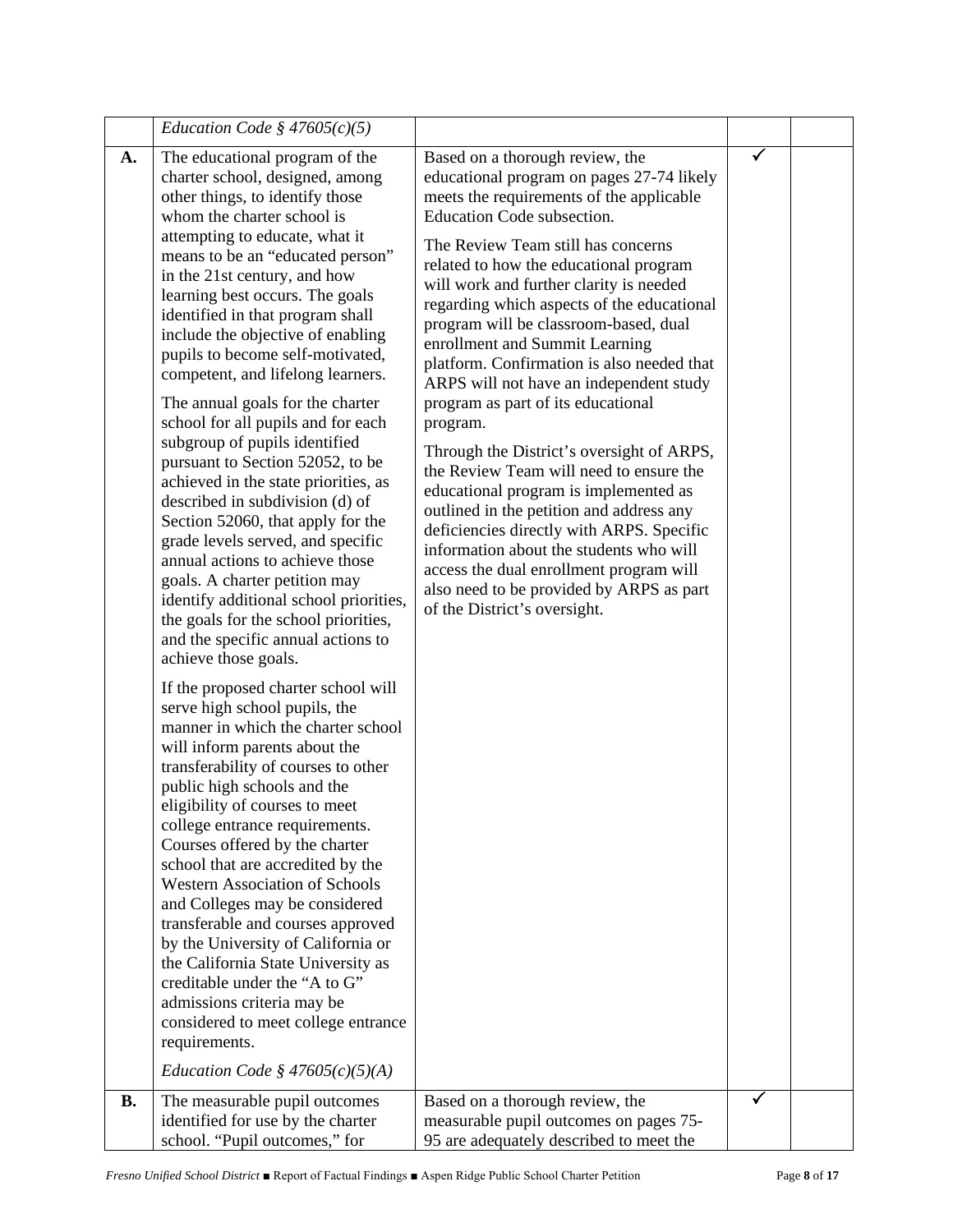|                | purposes of this part, means the<br>extent to which all pupils of the<br>charter school demonstrate that<br>they have attained the skills,<br>knowledge, and attitudes specified<br>as goals in the charter school's<br>educational program. Pupil<br>outcomes shall include outcomes<br>that address increases in pupil<br>academic achievement both<br>schoolwide and for all pupil<br>subgroups served by the charter<br>school, as that term is defined in<br>subdivision (a) of Section 52052.<br>The pupil outcomes shall align with<br>the state priorities, as described in<br>subdivision (d) of Section 52060,<br>that apply for the grade levels<br>served by the charter school.<br>Education Code § $47605(c)(5)(B)$ | requirements of the applicable Education<br>Code subsection.<br>Through the District's oversight process<br>during the term of the charter, the Review<br>Team will need to work with ARPS to<br>refine measurable pupil outcomes and<br>identify areas for improvement.                                                                                                                                       |   |  |
|----------------|-----------------------------------------------------------------------------------------------------------------------------------------------------------------------------------------------------------------------------------------------------------------------------------------------------------------------------------------------------------------------------------------------------------------------------------------------------------------------------------------------------------------------------------------------------------------------------------------------------------------------------------------------------------------------------------------------------------------------------------|----------------------------------------------------------------------------------------------------------------------------------------------------------------------------------------------------------------------------------------------------------------------------------------------------------------------------------------------------------------------------------------------------------------|---|--|
| $\mathbf{C}$ . | The method by which pupil<br>progress in meeting those pupil<br>outcomes is to be measured. To the<br>extent practicable, the method for<br>measuring pupil outcomes for state<br>priorities shall be consistent with<br>the way information is reported on<br>a school accountability report card.<br><i>Education Code</i> § $47605(c)(5)(C)$                                                                                                                                                                                                                                                                                                                                                                                   | Based on a thorough review, the method<br>by which pupil progress will be measured<br>on pages 96-102 are adequately described<br>to meet the requirements of the applicable<br>Education Code subsection.<br>Through the District's oversight process<br>during the term of the charter, the Review<br>Team will work with ARPS to refine<br>measurable pupil outcomes and identify<br>areas for improvement. |   |  |
| D.             | The governance structure of the<br>charter school, including, but not<br>limited to, the process to be<br>followed by the charter school to<br>ensure parental involvement.<br><i>Education Code § 47605(c)(5)(D)</i>                                                                                                                                                                                                                                                                                                                                                                                                                                                                                                             | Based on a thorough review, the<br>governance structure on pages 103-111<br>meets the requirements of the applicable<br>Education Code subsection.<br>It has been confirmed that the Site Leader<br>does not have to hold an administrative<br>credential.                                                                                                                                                     | ✓ |  |
| Е.             | The qualifications to be met by<br>individuals to be employed by the<br>charter school.<br><i>Education Code</i> § $47605(c)(5)(E)$                                                                                                                                                                                                                                                                                                                                                                                                                                                                                                                                                                                               | Based on a thorough review, the charter<br>school employee qualifications on pages<br>112-120 meet the requirements of the<br>applicable Education Code subsection.<br>Through the District's oversight process,<br>the Review Team will need to confirm<br>teacher credentialing and qualifications are<br>compliant with charter school law.                                                                 | ✓ |  |
| F.             | The procedures that the charter<br>school will follow to ensure the<br>health and safety of pupils and                                                                                                                                                                                                                                                                                                                                                                                                                                                                                                                                                                                                                            | Based on a thorough review, the charter<br>school's procedures for health and safety<br>on pages 122-129 meet the requirements                                                                                                                                                                                                                                                                                 |   |  |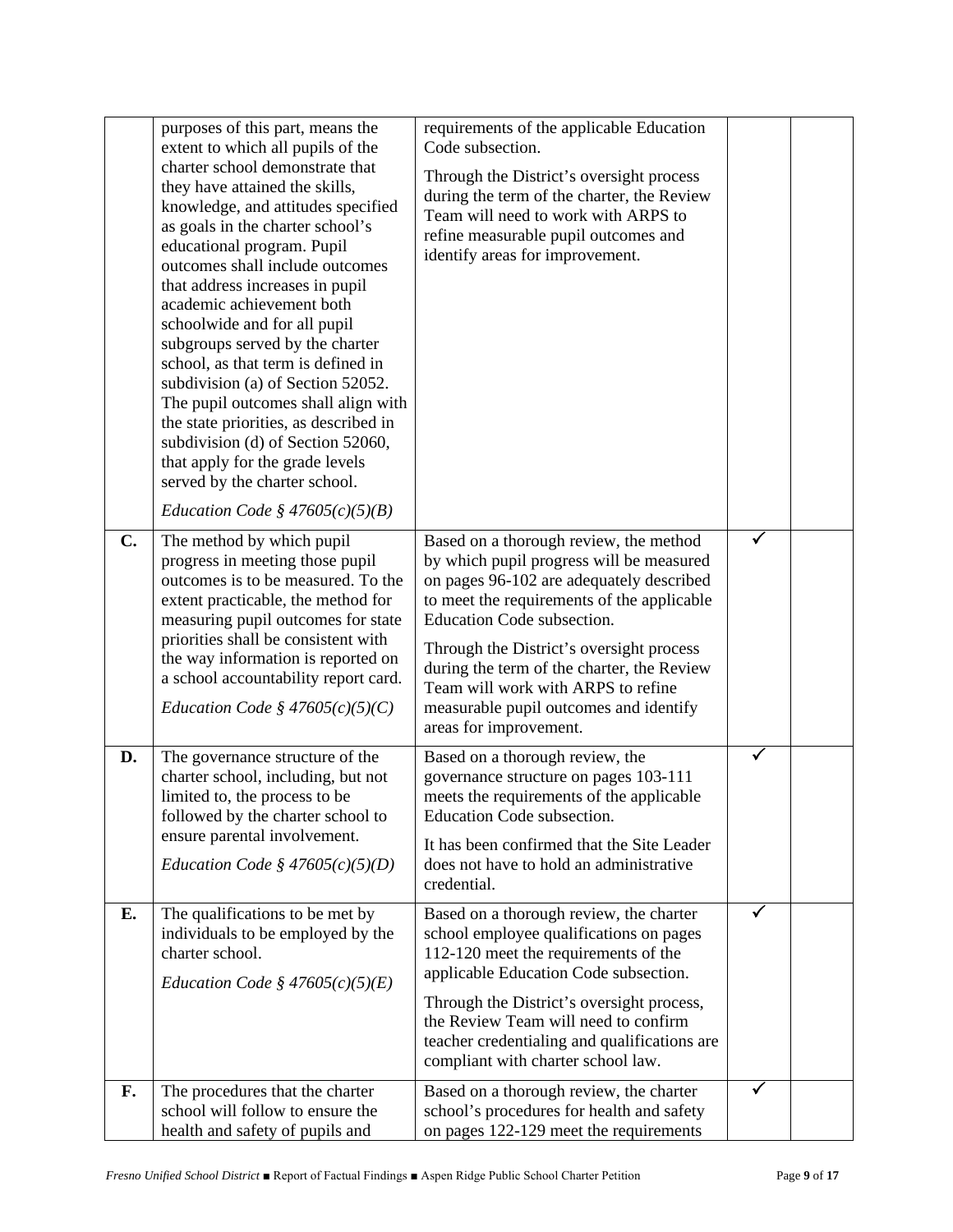| I. | The manner in which annual,                                                                                                                                                                                                                                                                                                                                                                                                                                                                                                                                                                                                                                                                                                                                                                                                                                                                                                                                                                                               | Based on a thorough review, the manner                                                                                                                                                                                                                                                                                                                                                                                                                                                                                                       | ✓ |  |
|----|---------------------------------------------------------------------------------------------------------------------------------------------------------------------------------------------------------------------------------------------------------------------------------------------------------------------------------------------------------------------------------------------------------------------------------------------------------------------------------------------------------------------------------------------------------------------------------------------------------------------------------------------------------------------------------------------------------------------------------------------------------------------------------------------------------------------------------------------------------------------------------------------------------------------------------------------------------------------------------------------------------------------------|----------------------------------------------------------------------------------------------------------------------------------------------------------------------------------------------------------------------------------------------------------------------------------------------------------------------------------------------------------------------------------------------------------------------------------------------------------------------------------------------------------------------------------------------|---|--|
| Н. | Admission policies and procedures,<br>consistent with Education Code §<br>$47605(e)$ .<br><i>Education Code</i> § $47605(c)(5)(H)$                                                                                                                                                                                                                                                                                                                                                                                                                                                                                                                                                                                                                                                                                                                                                                                                                                                                                        | Based on a thorough review, the<br>admissions policies and procedures on<br>pages 133-136 meet the requirements of<br>the applicable Education Code subsection.                                                                                                                                                                                                                                                                                                                                                                              | ✓ |  |
| G. | The means by which the charter<br>school will achieve a balance of<br>racial and ethnic pupils, special<br>education pupils, and English<br>learner pupils, including<br>redesignated fluent English<br>proficient pupils, as defined by the<br>evaluation rubrics in Section<br>52064.5, that is reflective of the<br>general population residing within<br>the territorial jurisdiction of the<br>school district to which the charter<br>petition is submitted. Upon<br>renewal, for a charter school not<br>deemed to be a local educational<br>agency for purposes of special<br>education pursuant to Section<br>47641, the chartering authority may<br>consider the effect of school<br>placements made by the chartering<br>authority in providing a free and<br>appropriate public education as<br>required by the federal Individuals<br>with Disabilities Education Act<br>(Public Law 101-476),1 on the<br>balance of pupils with disabilities<br>at the charter school.<br>Education Code § $47605(c)(5)(G)$ | Based on a thorough review, the means by<br>which the charter school will achieve a<br>balance of racial and ethnic pupils on<br>pages 130-132 meet the requirements of<br>the applicable Education Code subsection.<br>Through the District's oversight process,<br>the Review Team will need to confirm the<br>policies and practices of ARPS are<br>achieving a balance of racial and ethnic<br>pupils reflective of the neighboring<br>community, including outreach to Asian<br>populations and the surrounding apartment<br>complexes. |   |  |
|    | each employee of the charter<br>school furnish the charter school<br>with a criminal record summary as<br>described in Section 44237; (ii)<br>The development of a school safety<br>plan, which shall include the safety<br>topics listed in subparagraphs (A)<br>to $(J)$ , inclusive, of paragraph $(2)$ of<br>subdivision (a) of Section 32282;<br>and (iii) That the school safety plan<br>be reviewed and updated by March<br>1 of every year by the charter<br>school.<br>Education Code § $47605(c)(5)(F)$                                                                                                                                                                                                                                                                                                                                                                                                                                                                                                         |                                                                                                                                                                                                                                                                                                                                                                                                                                                                                                                                              |   |  |
|    | staff. These procedures shall<br>require all of the following: (i) That                                                                                                                                                                                                                                                                                                                                                                                                                                                                                                                                                                                                                                                                                                                                                                                                                                                                                                                                                   | of the applicable Education Code<br>subsection.                                                                                                                                                                                                                                                                                                                                                                                                                                                                                              |   |  |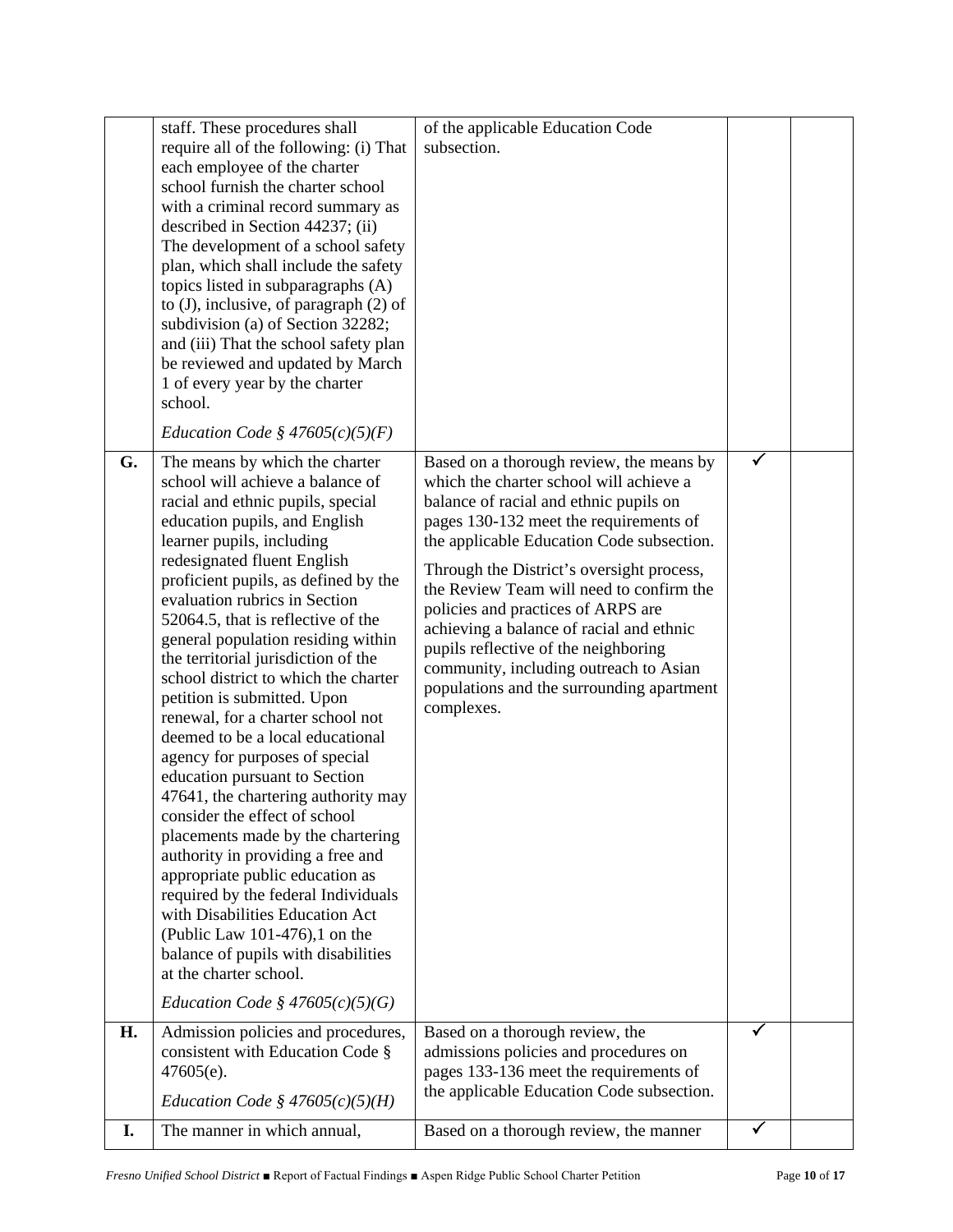|           | independent financial audits shall<br>be conducted, which shall employ<br>generally accepted accounting<br>principles, and the manner in which<br>audit exceptions and deficiencies<br>shall be resolved to the satisfaction<br>of the chartering authority.                                                                                                                                                           | in which financial audits will be<br>conducted on pages 137-138 meet the<br>requirements of the applicable Education<br>Code subsection.                                        |   |  |
|-----------|------------------------------------------------------------------------------------------------------------------------------------------------------------------------------------------------------------------------------------------------------------------------------------------------------------------------------------------------------------------------------------------------------------------------|---------------------------------------------------------------------------------------------------------------------------------------------------------------------------------|---|--|
|           | Education Code § $47605(c)(5)(I)$                                                                                                                                                                                                                                                                                                                                                                                      |                                                                                                                                                                                 |   |  |
| J.        | The procedures by which pupils<br>can be suspended or expelled from<br>the charter school for disciplinary<br>reasons or otherwise involuntarily<br>removed from the charter school<br>for any reason. These procedures,<br>at a minimum, shall include an<br>explanation of how the charter<br>school will comply with federal<br>and state constitutional procedural<br>and substantive due process<br>requirements. | Based on a thorough review, the<br>suspension and expulsion policies on<br>pages 139-157 meet the requirements of<br>the applicable Education Code subsection.                  | ✓ |  |
|           | Education Code § $47605(c)(5)(J)$                                                                                                                                                                                                                                                                                                                                                                                      |                                                                                                                                                                                 |   |  |
| <b>K.</b> | The manner by which staff<br>members of the charter schools will<br>be covered by the State Teachers'<br>Retirement System, the Public<br>Employees' Retirement System, or<br>federal social security.                                                                                                                                                                                                                 | Based on a thorough review, the manner<br>in which staff will be covered for<br>retirement on page 158 meet the<br>requirements of the applicable Education<br>Code subsection. |   |  |
|           | Education Code § $47605(c)(5)(K)$                                                                                                                                                                                                                                                                                                                                                                                      |                                                                                                                                                                                 |   |  |
| L.        | The public school attendance<br>alternatives for pupils residing<br>within the school district who<br>choose not to attend charter<br>schools.                                                                                                                                                                                                                                                                         | Based on a thorough review, the public<br>school attendance alternatives on page 159<br>meet the requirements of the applicable<br>Education Code subsection.                   | ✓ |  |
|           | Education Code § $47605(c)(5)(L)$                                                                                                                                                                                                                                                                                                                                                                                      |                                                                                                                                                                                 |   |  |
| <b>M.</b> | The rights of an employee of the<br>school district upon leaving the<br>employment of the school district<br>to work in a charter school, and of<br>any rights of return to the school<br>district after employment at a<br>charter school.<br>Education Code § $47605(c)(5)(M)$                                                                                                                                       | Based on a thorough review, the rights of<br>an employee on page 160 meet the<br>requirements of the applicable Education<br>Code subsection.                                   |   |  |
| N.        | The procedures to be followed by<br>the charter school and the<br>chartering authority to resolve<br>disputes relating to provisions of<br>the charter.                                                                                                                                                                                                                                                                | Based on a thorough review, the dispute<br>resolution procedures on pages 161-162<br>meet the requirements of the applicable<br>Education Code subsection.                      |   |  |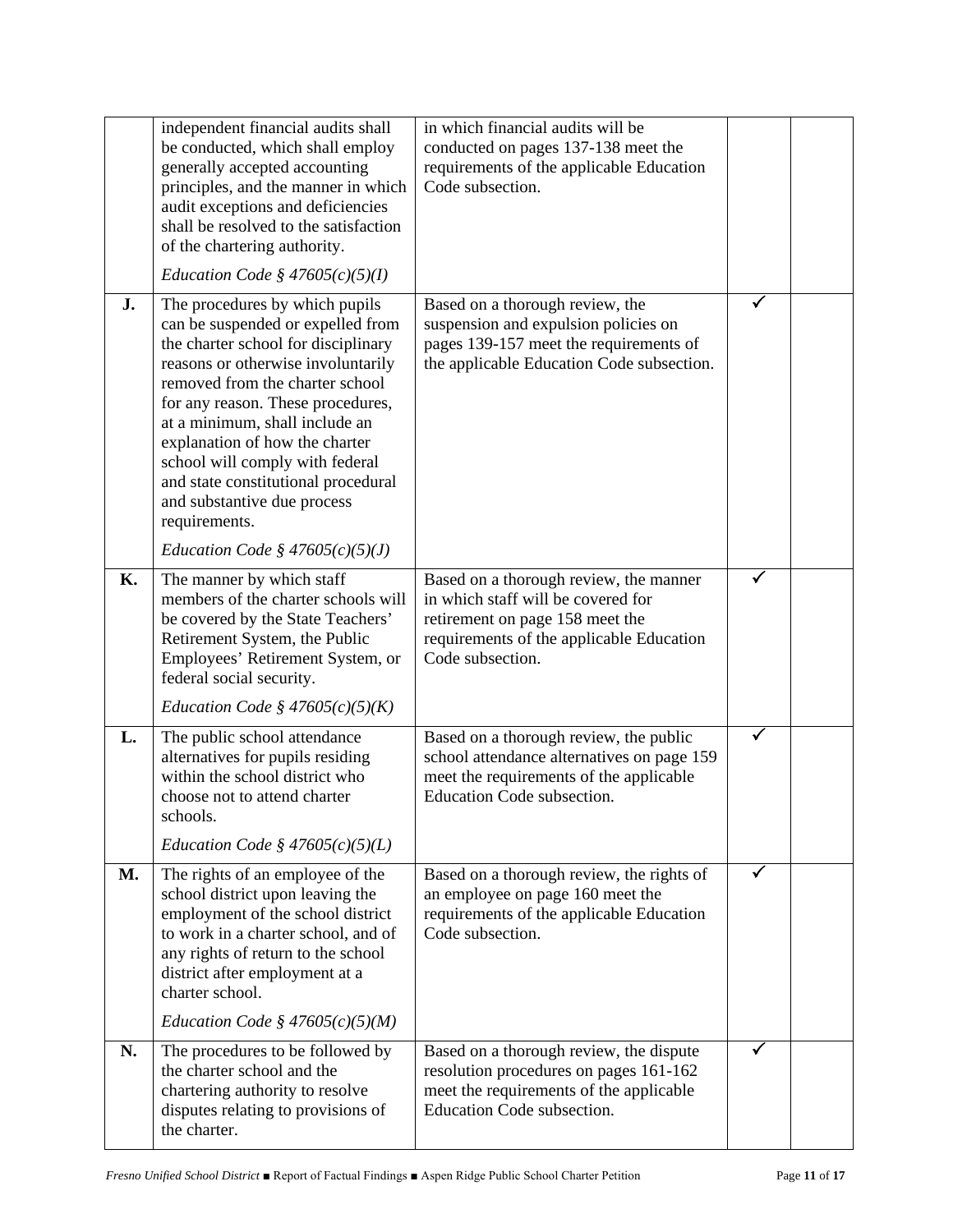|           | Education Code § $47605(c)(5)(N)$                                                                                                                                                                                                                                                                                                                                                |                                                                                                                                                                                |   |  |
|-----------|----------------------------------------------------------------------------------------------------------------------------------------------------------------------------------------------------------------------------------------------------------------------------------------------------------------------------------------------------------------------------------|--------------------------------------------------------------------------------------------------------------------------------------------------------------------------------|---|--|
| <b>O.</b> | The procedures to be used if the<br>charter school closes. The<br>procedures shall ensure a final<br>audit of the charter school to<br>determine the disposition of all<br>assets and liabilities of the charter<br>school, including plans for<br>disposing of any net assets and for<br>the maintenance and transfer of<br>pupil records.<br>Education Code § $47605(c)(5)(O)$ | Based on a thorough review, the closing<br>procedures on pages 163-164 meet the<br>requirements of the applicable Education<br>Code subsection.                                | ✓ |  |
| 6.        | The petition contains a declaration<br>of whether or not the charter school<br>shall be deemed the exclusive<br>public employer of the employees<br>of the charter school for purposes<br>of Chapter 10.7 (commencing with<br>Section 3540) of Division 4 of Title<br>1 of the Government Code.<br>Education Code § $47605(c)(6)$                                                | The petition contains this declaration on<br>page 3 of the petition.                                                                                                           | ✓ |  |
| 7.        | The charter school is demonstrably<br>likely to serve the interests of the<br>entire community in which the<br>school is proposing to locate.<br>Education Code § $47605(c)(7)$                                                                                                                                                                                                  | As supported by evidence from the<br>petition, the petition adequately<br>demonstrates that the charter school is<br>likely to serve the interests of the entire<br>community. | ✓ |  |
| 8.        | The school district is positioned to<br>absorb the fiscal impact of the<br>proposed charter school.<br>Education Code § $47605(c)(8)$                                                                                                                                                                                                                                            | The District is likely positioned to absorb<br>the financial impact.                                                                                                           |   |  |

# **VI. REVIEW TEAM ANALYSIS OF FINANCIAL STABILITY**

An analysis of the financial statements provided in the petition has been completed. The financial statements analyzed include the 5-year revenue and expenditure projection, enrollment assumptions, 5-year cash flow analysis, and the Local Control Funding Formula (LCFF) calculations.

### **Financial Stability**

Based on the 2019-2020 unaudited actuals, AVPA has a current reserve of 22.4% and AMPS has a current reserve of 1.6%. Neither charter school experienced any deficit spending until 2019-2020. After reviewing the 2021-2022 adopted budget for ARPS and the 5-year multi-year projection provided in the petition, ARPS does not anticipate any deficit spending between 2021-2022 and 2025-2026. However, ARPS anticipates \$151,096 in deficit spending in 2020-2021 due to start-up expenditures. In addition, ARPS projects a strong ending fund balance of 89.6% at the end of the 2025-2026 fiscal year.

ARPS anticipates an overall ending balance ranging from 0.1% in 2021-2022 to 89.6% in 2025-2026.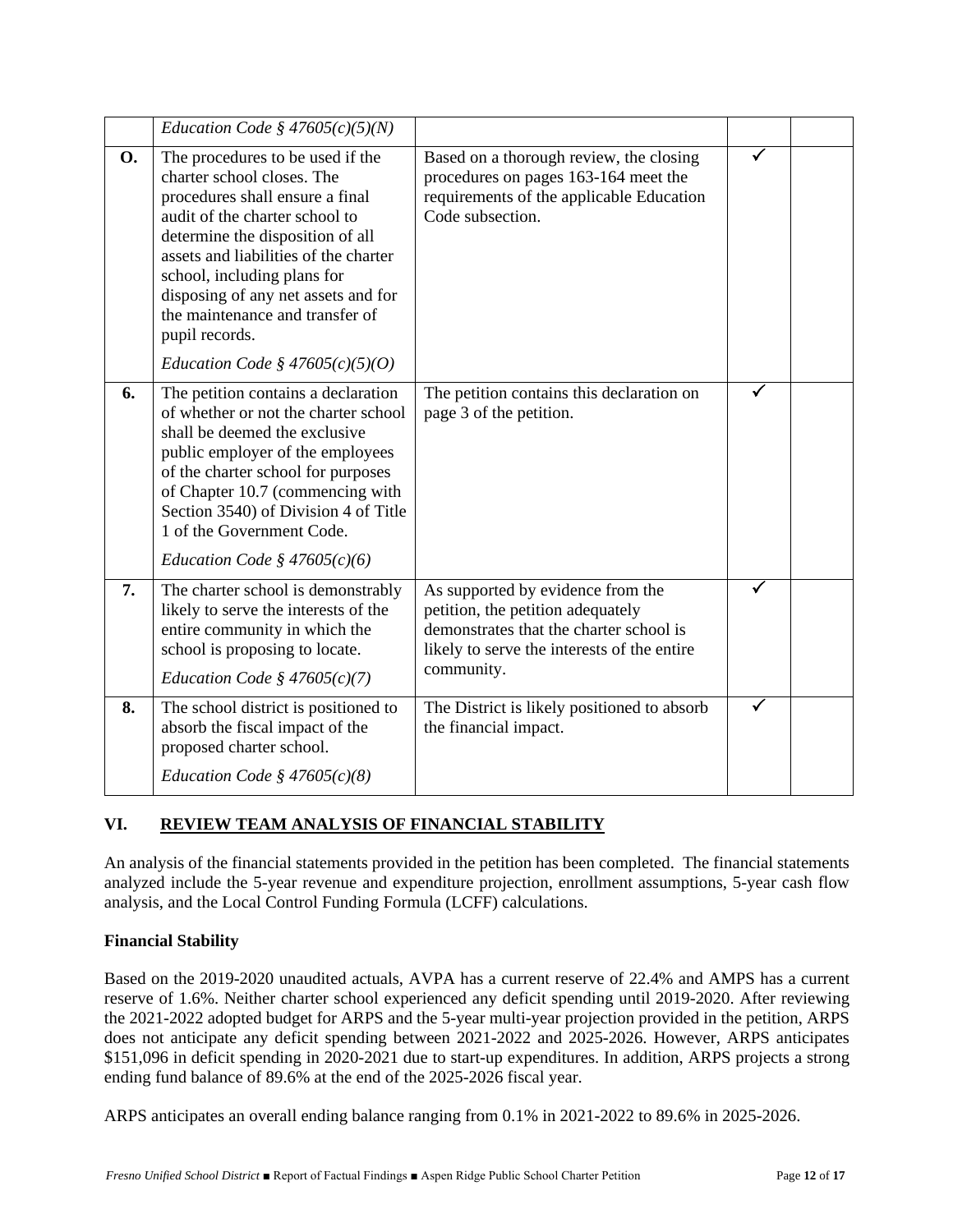| <b>Components of Ending Balance</b> | 2021-22<br><b>MYP</b> | 2022-23<br><b>MYP</b> | 2023-24<br><b>MYP</b> | 2024-25<br><b>MYP</b> | 2025-26<br><b>MYP</b> |
|-------------------------------------|-----------------------|-----------------------|-----------------------|-----------------------|-----------------------|
| Projected Ending Balance            | \$1,925               | \$495.123             | \$1,566,170           | \$2,874,911           | \$4,363,743           |
| Reserve Level as a Percent          | 0.1%                  | 14.7%                 | 38.9%                 | 65.0%                 | 89.6%                 |

#### **Average Daily Attendance (ADA) Projection**

ARPS will begin with grades 7 through 9 in the first year of operation and will add one grade level each year thereafter. ARPS projects its ADA will increase by 50% in the second year of the high school expansion and will increase by an average of 22% in years 3 through 4. There is 11% growth in ADA anticipated in year 5 once grades 7 through 12 are offered.

The ADA projections for ARPS are reasonable based off the projected enrollment and the ADA rate that is used to project ADA in the multi-year projections. However, it must be noted that the enrollment at AVPA and AMPS in fiscal year 2019-2020 trended lower than what both charter schools anticipated for P-2 at adopted budget. Thus, the initial projections used in the petition's multi-year projections may be higher than what is reasonable. AMPS estimated that its total enrollment would be 250 students in 2019-2020, but it had 232 students during this fiscal year. AVPA projected 467 students in 2019-2020, but it had 418. By over projecting enrollment, it is possible that the ADA figures used in the multi-year budget may have a negative impact on state revenues and could cause ARPS to be in deficit spending if expenses are not adjusted accordingly.

### **Revenues**

ARPS utilized the latest LCFF calculator to build its revenue estimates and is using the same parameters in regards to ADA and COLA. Therefore, the LCFF calculations used in the multi-year projections are reasonable. The charter school is using a 94% attendance rate in estimating its ADA through 2025-2026.



#### **Expenses**

### Personnel:

ARPS will add a total of 43.13 FTE by the end of 2025-2026 to provide support for the middle and high school expanison. During this timeframe, the average class size will be less than 20 students per class even if the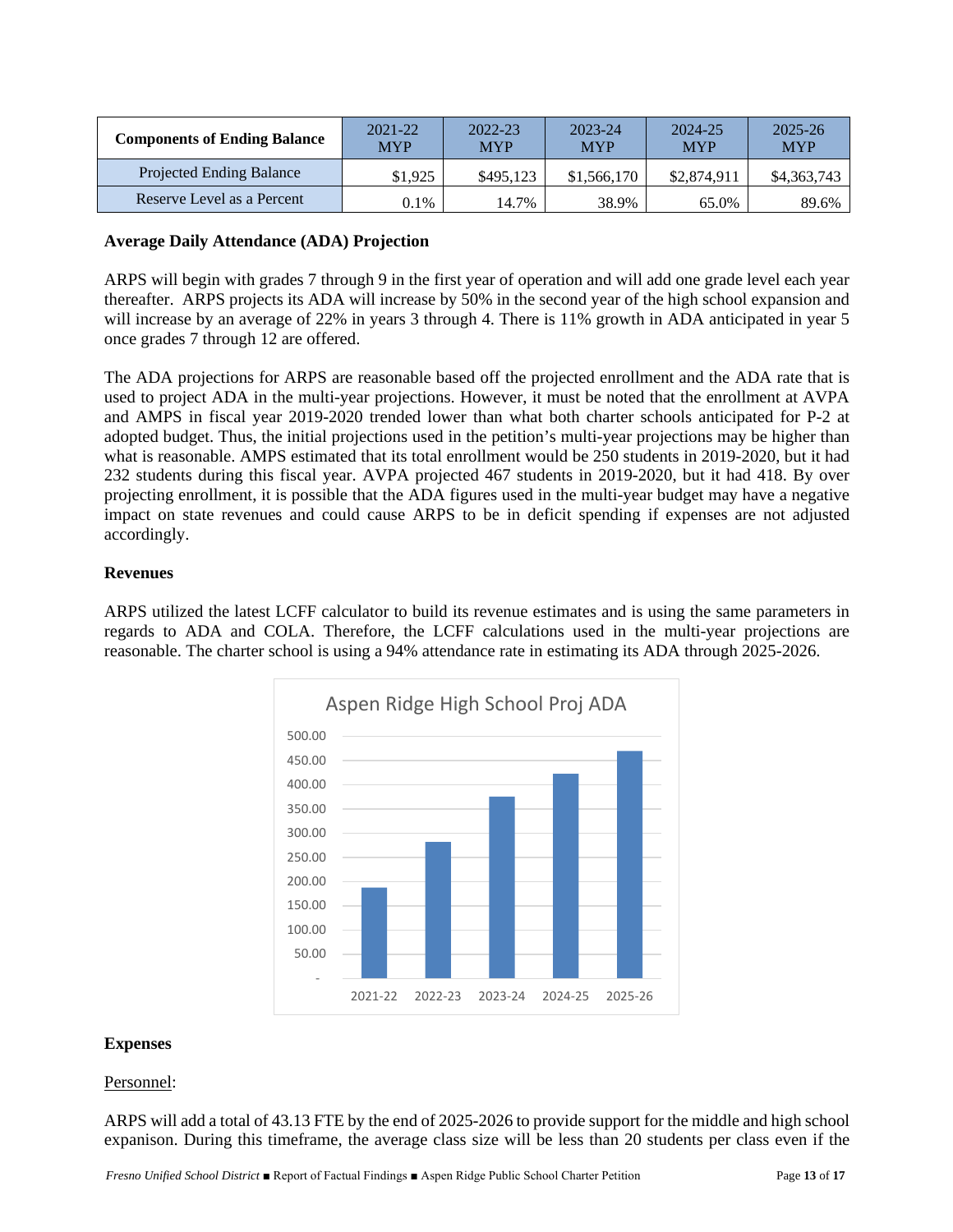maximum capacity is met for grades 7-12. The petition projects there will be 25 certificated teachers by the fifth year of operation. During the past three years, employee benefits have accounted for approximately 22% of the personnel costs that have been incurred for AVPA and AMPS. The ARPS petition assumes that benefits will account for approximately 23% of all personnel costs. Total costs associated with benefits will increase by an average of 36% in the first three years and 10% in the fourth and fifth year as additional FTE is added each year. The petition assumes that costs associated with Health, Dental, and Vision will be \$10,500 per participating full-time employee and this will increase each year due to inflation.

### Materials & Supplies:

Over the past three years, AVPA and AMPS have spent approximatley \$1,381 per ADA on materials and supplies. Spending on materials and supplies will continue to increase based on the 5-year projections and, in the first year, ARPS projects spending \$2,196 on materials and supplies. It is projected that an average of \$1,621 will be spent on materials and supplies per ADA per fiscal year between 2022-2023 and 2025-2026. This is a 17% increase compared to what AVPA and AMPS have historically spent on materials and supplies per ADA.

#### Contracts & Services:

AVPA and AMPS have spent an average of \$2,662 per ADA on contracts, services, and other operating expenditures between 2017-2018 and 2019-2020. ARPS projects it will decrease the expenditures per ADA that are spent on contracts, services, and other operating expenditures by an average of 10% annually compared to AVPA and AMPS. Furthermore, the petition assumes that it will cost \$1,253 per ADA to lease a facility in an SB 740 eligible area in the first year of operation and an average of \$705 in years two through five. The current multi-year projections are assuming the facility lease will be \$235,566 in year one and will increase up to 5% annually. Based on the assumption that it will cost \$1,253 per ADA to lease an appropriate facility in the first operating year, the facility estimates seem reasonable. However, this is dependent on ARPS meeting its projected enrollment in each of the first five years of opeartion. ARPS will apply for the Charter Schools Facility Grant and, if approved, will receive funding for reimbursement up to 75% of eligible rent costs capped at \$1,184 per ADA. This funding is currently included in the multi-year budget and ARPS projects it will receive \$159,007 annually to offset facility costs.

The following table shows the total and projected expenditures for services/other operating for the selected fiscal years.

| Service/<br>Other<br>Operating | $2021 - 22$<br><b>MYP</b> | 2022-23<br><b>MYP</b> | 2023-24<br><b>MYP</b> | 2024-25<br><b>MYP</b> | $2025 - 26$<br><b>MYP</b> |
|--------------------------------|---------------------------|-----------------------|-----------------------|-----------------------|---------------------------|
| <b>Expenses</b>                | \$532,860                 | \$688,237             | \$849,405             | \$944.950             | \$1,044,012               |

#### **Revenues and Expenses as Submitted**

|                                  | 2021-22     | 2022-23     | 2023-24     | 2024-25     | 2025-26                |
|----------------------------------|-------------|-------------|-------------|-------------|------------------------|
| Revenues                         | \$2,584,919 | \$3,851,779 | \$5,100,635 | \$5,733,517 | $\frac{$6,357,944}{ }$ |
| Expenses                         | \$2,531,898 | \$3,358,581 | \$4,029,588 | \$4,424,776 | \$4,869,113            |
| Excess of Revenues over Expenses | \$53,021    | \$493,198   | \$1,071,047 | \$1,308,741 | \$1.488.831            |

#### **LCFF Revenues**

|                            | 2020-21     | 2021-22     | 2022-23     | 2023-24     | 2024-25     |
|----------------------------|-------------|-------------|-------------|-------------|-------------|
| LCFF Revenues Submitted by | \$1,989,418 | \$3,070,040 | \$4,150,661 | \$4,690,972 | \$5,231,282 |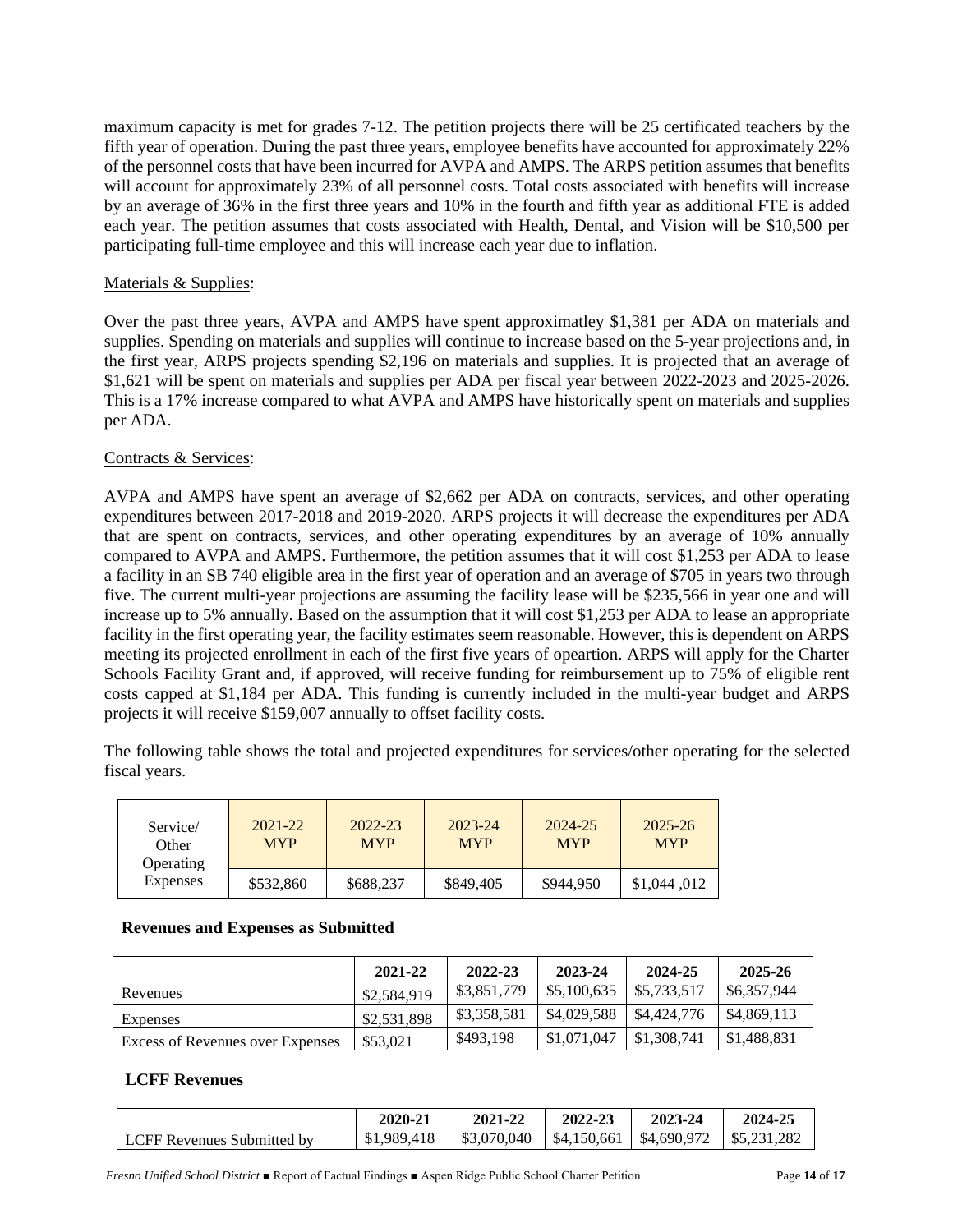| Aspen Ridge High                           |             |             |                           |                       |
|--------------------------------------------|-------------|-------------|---------------------------|-----------------------|
| LCFF Revenues Calculated by<br><b>FUSD</b> | \$1,989,418 | \$3.070.040 | $$4,150,661$ $$4,690,972$ | $\frac{1}{5.231.282}$ |

|                                      | 2021-22<br><b>MYP</b> | 2022-23<br><b>MYP</b> | 2023-24<br><b>MYP</b> | 2024-25<br><b>MYP</b> | 2025-26<br><b>MYP</b> |
|--------------------------------------|-----------------------|-----------------------|-----------------------|-----------------------|-----------------------|
| <b>Total Revenue</b>                 | \$2,584,919           | \$3,851,779           | \$5,100,635           | \$5,733,517           | \$6,357,944           |
| <b>Total Expense</b>                 | \$2,531,898           | \$3,358,581           | \$4,029,588           | \$4,424,776           | \$4,869,113           |
| <b>Fund Balance</b>                  | $(\$51,096)$          | \$1,925               | \$495,123             | \$1,566,170           | \$4,363,743           |
| Net Change to<br><b>Fund Balance</b> | \$53,021              | \$493,198             | \$1,071,047           | \$1,308,741           | \$1,488,831           |
| <b>Ending Fund</b><br><b>Balance</b> | \$1,925               | \$495,123             | \$1,566,170           | \$2,874,911           | \$4,363,742           |

The following table includes the 5-year multi-year projection for ARPS:

### **Financial Reporting**

Aspen Public Schools Incorporated has submited its financial reports in a timely manner for AVPA and AMPS. The organization is required to submit a preliminary budget, interim reports, unaudited actuals and its audit report to the District each year for both AVPA and AMPS. There have been no issues in communicating and obtaining information when needed. Both charter schools respond to all requests and questions in timely manner.

### **Additional Information**

The District currently does not have any major financial concerns with AVPA and AMPS at this time. However, Fiscal Services continues to monitor the cash reserves at AMPS as its 2019-2020 ending fund balance was less than 3% of total expenditures. In addition, Fiscal Services continues to monitor the enrollment at both AVPA and AMPS to ensure projected enrollment is reasonable.

### **Concerns**

There are several outstanding concerns related to the petition:

- The lease agreement between Aspen Public Schools Incorporated and the Fresno Rescue Mission states the Fresno Rescue Mission will give a \$250 thousand dollar initial "Design Allowance" to improve and renovate the current facilities. It is unknown what type of work will need to be done in order to have the facility ready for operation. Additionally, there is a clause in the lease agreement that states the tenant and landlord will agree to an additional "Construction TI Allowance" if the charter petition is approved by the District to spend on facility improvements. The facility will need to meet all state and local legal requirements prior to opening the charter school.
- The 2019-2020 enrollment figures for AVPA included in the petition show a higher enrollment than actual by 13 students. The petition states there were 431 enrolled students in 2019-2020 when there were only 418 enrolled students based on CBEDS official enrollment count.
- The petition states ARPS will receive \$100,000 in contributions annually through 2025-2026, but does not specify where these contributions will come from.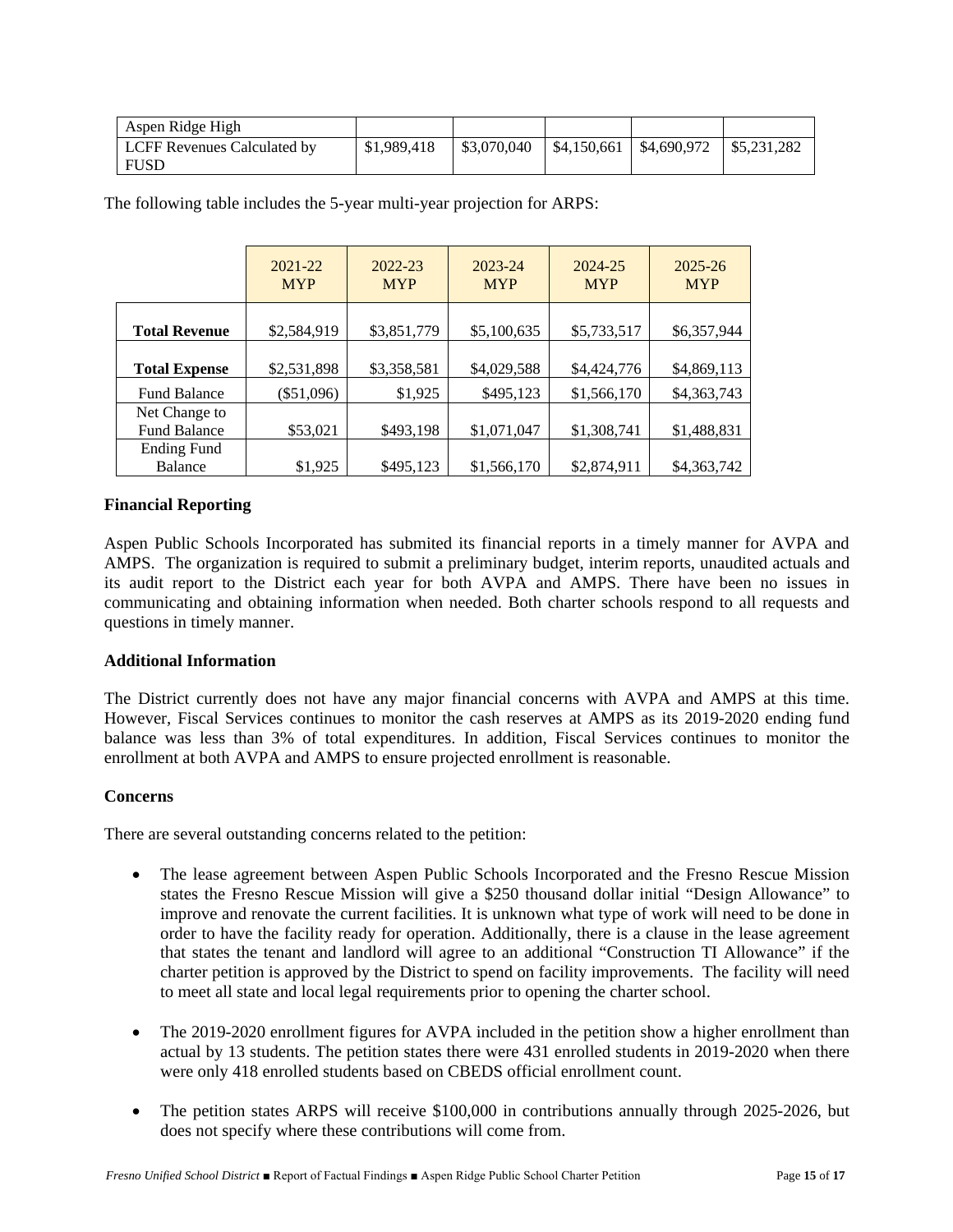- ARPS anticipates it will apply for the CSFA Revolving Loan, which is budgeted at \$150,000 received during the 2021-2022 fiscal year and repayable over five years. This does not appear to be reflected in the multi-year budget.
- The ADA for grades 7-8 at AVPA in 2019-2020 was only 64.72. However, ARPS projects 94 ADA in grades 7-8 in each of the next five years. Although APRS assumes the 7-8 grade students that would attend AVPA will move to ARPS, there are concerns that this enrollment and ADA will not materialize. In addition, ARPS will need to concentrate its marketing efforts within Fresno County to ensure that enrollment projections are met for grade 9 in the first year of operation. In addition, the proposed charter school may have a difficult time retaining students in high school as there are a lack of extracurricular activities offered by ARPS. As a result, these enrollment projections may be too optimistic and ARPS may not be able to meet the enrollment projections provided in the petition. If enrollment does not materialize, the LCFF revenues could be impacted significantly.
- ARPS anticipates \$151,000 in expenses in 2020-2021 in preparation for the 2021-2022 fiscal year, but the petition does not state where these funds would be borrowed or otherwise sourced from.
- While reviewing the ARPS petition, the District learned that both AVPA and AMPS applied for and received a Paycheck Protection Program (PPP) loan in May 2020. AMPS received a PPP loan of \$365,000 and AVPA received a PPP loan of \$700,000. In total, Aspen Public Schools Incorporated received \$1,065,000 in PPP funds and has two years to pay this loan back at a 1% interest rate. However, it is anticipated these PPP loans will be forgiven. As of the 1st interim, AMPS projects a negative ending fund balance of \$140,111. If the PPP loan is not forgiven, AMPS may have difficulty paying its portion of the loan within a two-year period and may need to receive a contribution from AVPA. This could put financial strain on Aspen Public Schools Incorporated as a whole.
- The District has learned that both facilities used by AVPA and AMPS were purchased by TA Fresno LCR GP LLC (a subsidiary of Turner Impact Capital) in December 2019. Based on the current lease agreements, both AVPA and AMPS expect to pay approximately \$425,000 in year 2 of the lease, which will increase up to \$667,000 by year 29 of the lease. The lease agreements also include an option purchase price schedule. However, the fiscal consultant for Aspen Public Schools Incorporated has inferred that it does have plans in the future to purchase these facilities. Based on the previous lease agreements, the annual estimated base rent was for AMPS was \$60,000 and the annual estimated base rent for AVPA was \$168,000. The fiscal consultant did say Aspen Public Schools Incorporated would be applying for facility grants to help offset the increased lease costs, but was unable to provide details as to how much funding would be received.
- AMPS applied for the Pupil Estimates for New or Significantly Expanding Charters (PENSEC) in 2019-2020 due to the charter school adding an additional grade level (grade 5). The California Department of Education (CDE) made an error in 2019-2020 where all charter schools that submitted and were approved for the PENSEC were mistakenly overpaid. AMPS has reached out to the CDE for additional clarification regarding the overpayment. If funds are in fact owed back to the state, the fund balance for AMPS will decrease further.
- AMPS anticipates an audit adjustment will lower its beginning fund balance by \$121,322. The updated audited beginning fund balance for 2020-2021 is projected to be \$72,198. This audit adjustment is due to an outstanding lease liability from the 2019-2020 fiscal year. Based on the memorandum of understanding with the District, the fund balance for AMPS is recommended to be at a minimum of 3% reserve for economic uncertainties. Based on the projections at first interim, AMPS anticipates a 3.6% reserve at the end of 2020-2021.

#### **Conclusion**